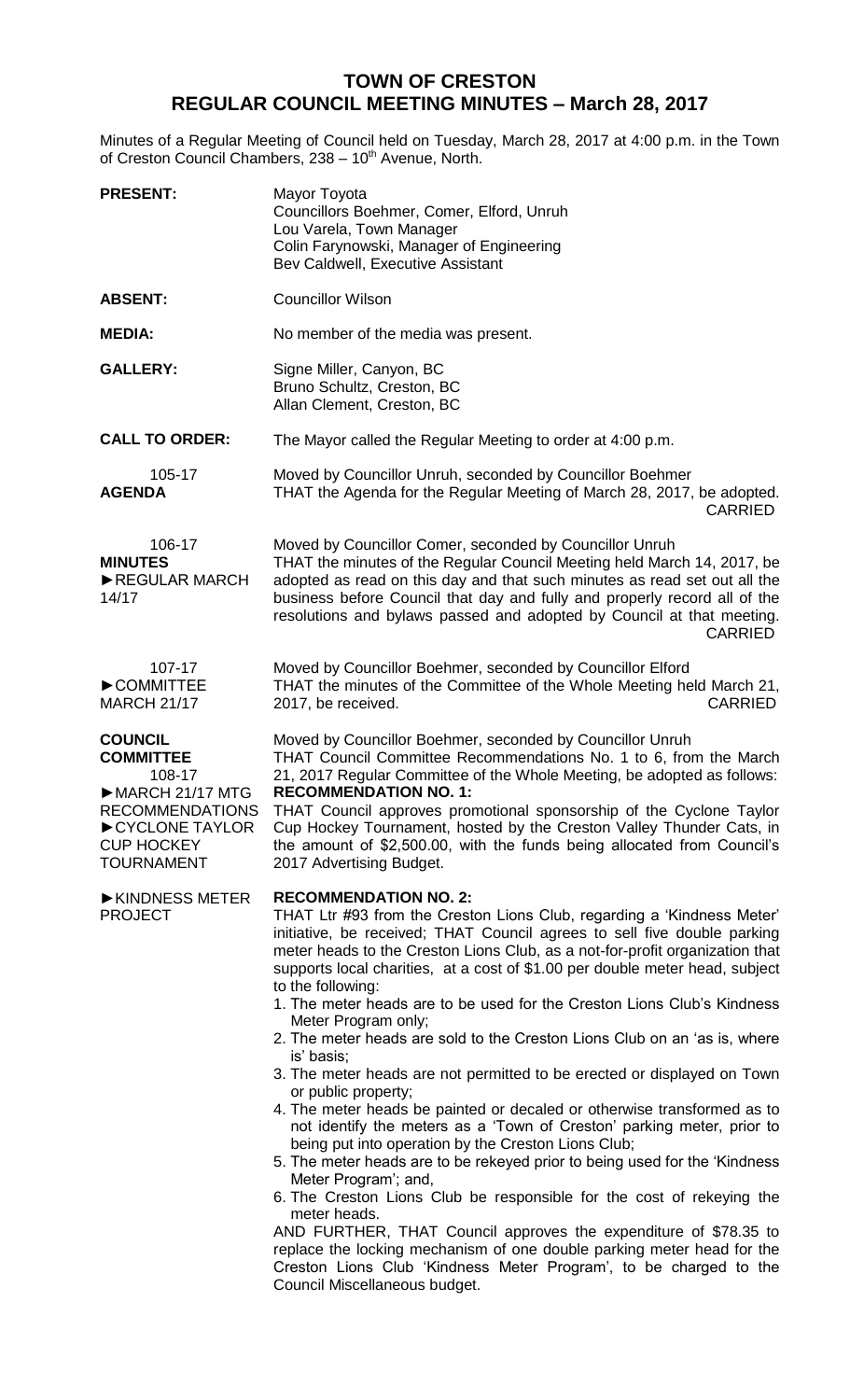| RDCK ENVIR.<br>SERVICES ADMIN.<br><b>CHARGES</b>                              | <b>RECOMMENDATION NO. 3:</b><br>THAT the verbal report by the Town Manager, regarding the allocation of<br>Environmental Services administration charges by the Regional District of<br>Central Kootenay, be received; THAT WHEREAS the Town of Creston<br>asserts that the options provided to the Regional District of Central<br>Kootenay Board of Directors in a Regional District staff report dated March<br>7, 2017, with respect to Regional District Environmental Services fee<br>options, do not represent an equitable and fair cost sharing arrangement<br>based on a user pay approach to allocation of Arrow Creek administration<br>costs; AND FURTHER, THAT the Town of Creston request the allocation<br>of Environmental Services administration charges be brought back to the<br>Arrow Creek Water Commission for further discussion and subsequent<br>recommendation to the Regional District of Central Kootenay Board of<br>Directors. |
|-------------------------------------------------------------------------------|----------------------------------------------------------------------------------------------------------------------------------------------------------------------------------------------------------------------------------------------------------------------------------------------------------------------------------------------------------------------------------------------------------------------------------------------------------------------------------------------------------------------------------------------------------------------------------------------------------------------------------------------------------------------------------------------------------------------------------------------------------------------------------------------------------------------------------------------------------------------------------------------------------------------------------------------------------------|
| BY-ELECTION                                                                   | <b>RECOMMENDATION NO. 4:</b><br>THAT the verbal report by the Director of Finance & Corporate Services,<br>regarding timing to hold a by-election for the vacant position on the Town<br>of Creston Council, be received.                                                                                                                                                                                                                                                                                                                                                                                                                                                                                                                                                                                                                                                                                                                                      |
| APPLICANT<br><b>INFORMAL MTG. RE</b><br><b>OCP</b>                            | <b>RECOMMENDATION NO. 5:</b><br>THAT Ltr #156 from the Town Manager, regarding the Applicant's Informal<br>Meeting with respect to the Official Community Plan process, be received;<br>THAT in cooperation with the draft Official Community Plan process for the<br>Town of Creston, Council approves an exemption of the Town's Land Use<br>Policy – Applicant's Informal Meeting, with respect to the requirement to<br>hold the Applicant's Informal Meeting on the Wednesday prior to the Public<br>Hearing, and authorizes staff to hold the Applicant's Informal Meeting for<br>the draft Official Community Plan on Wednesday, April 19, 2017, with the<br>Public Hearing being scheduled for May 2, 2017, or subsequently.                                                                                                                                                                                                                           |
| PARK BOOKING<br><b>REVENUE</b>                                                | <b>RECOMMENDATION NO. 6:</b><br>THAT the verbal report by the Town Manager, regarding annual revenue<br>to the Town of Creston with respect to park booking fees, be received;<br>AND FURTHER, THAT staff research the option to amend Delegation of<br>Authority Bylaw No. 1855 to include staff authority to waive the park<br><b>CARRIED</b><br>booking fees for not-for-profit organizations.                                                                                                                                                                                                                                                                                                                                                                                                                                                                                                                                                              |
| 109-17<br>COMMUNITIES ON<br>THE MOVE                                          | Moved by Councillor Comer, seconded by Councillor Boehmer<br>THAT Ltr #135 from the BC Healthy Living Alliance, requesting<br>endorsement for the 'Communities on the Move' initiative, be received;<br>AND FURTHER, THAT Council endorses the 'Communities on the Move'<br>initiative sponsored by the BC Healthy Living Alliance.<br><b>CARRIED</b>                                                                                                                                                                                                                                                                                                                                                                                                                                                                                                                                                                                                          |
| 110-17<br>BY-ELECTION                                                         | Moved by Councillor Unruh, seconded by Councillor Elford<br>THAT Ltr #166 from the Town Manager, regarding the 2017 Local<br>Government By-election, be received; AND FURTHER, THAT Bev<br>Caldwell be appointed chief election officer and Donna Cassel be<br>appointed deputy election officer for the 2017 Local Government by-<br>election, and in lieu of financial compensation for performing their duties<br>with respect to the by-election process, Bev Caldwell and Donna Cassel<br>each be awarded five (5) days paid leave, with time being charged to the<br>2017 Election Budget.<br><b>CARRIED</b>                                                                                                                                                                                                                                                                                                                                             |
| 111-17<br>$\triangleright$ 6 <sup>TH</sup> ANNUAL JUST<br>'TRI' IT! TRIATHLON | Moved by Councillor Elford, seconded by Councillor Comer<br>THAT Ltr #154 from the Creston & District Community Complex, regarding<br>the Annual Just 'Tri' It! Triathlon, be received; AND FURTHER, THAT<br>Council approves the request from the Creston & District Community<br>Complex to close Hillside Street from 16 <sup>th</sup> Avenue to 20 <sup>th</sup> Avenue on June<br>10, 2017, from 8:00 a.m. to 12:00 Noon, to accommodate the $6th$ Annual<br>Just 'Tri' It! Triathlon event.<br><b>CARRIED</b>                                                                                                                                                                                                                                                                                                                                                                                                                                            |
| <b>REPORTS OF REPS.</b><br>CLR COMER                                          | Councillor Comer reported on her attendance at a Canada Day planning<br>meeting.                                                                                                                                                                                                                                                                                                                                                                                                                                                                                                                                                                                                                                                                                                                                                                                                                                                                               |
| CLR UNRUH                                                                     | Councillor Unruh reported on her attendance at a Creston-Kootenay<br>Foundation meeting.                                                                                                                                                                                                                                                                                                                                                                                                                                                                                                                                                                                                                                                                                                                                                                                                                                                                       |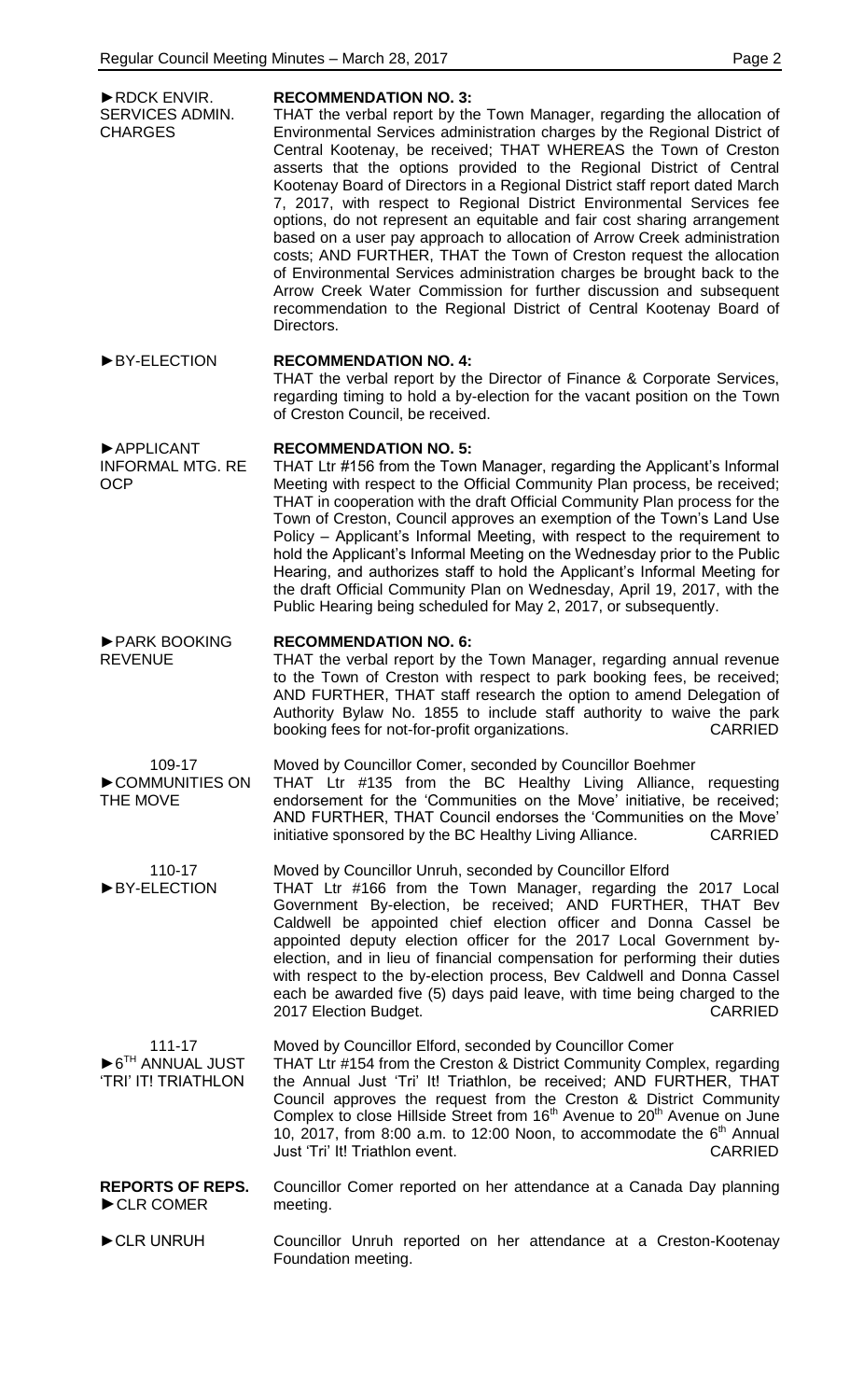| MAYOR TOYOTA                                                                                                                            | Mayor Toyota reported on his attendance at a Municipal Finance<br>Association meeting, a Regional District of Central Kootenay Board<br>meeting and the Governor General Award presentation for Mr. Randy<br>Meyer.                                                                                                                                                                                                                                                                                                                                                                                                                                                                                                                                                                                                                     |
|-----------------------------------------------------------------------------------------------------------------------------------------|-----------------------------------------------------------------------------------------------------------------------------------------------------------------------------------------------------------------------------------------------------------------------------------------------------------------------------------------------------------------------------------------------------------------------------------------------------------------------------------------------------------------------------------------------------------------------------------------------------------------------------------------------------------------------------------------------------------------------------------------------------------------------------------------------------------------------------------------|
| 112-17<br>RECEIVE<br><b>REPORTS</b>                                                                                                     | Moved by Councillor Boehmer, seconded by Councillor Elford<br>THAT the verbal Reports of Council members, be received.<br><b>CARRIED</b>                                                                                                                                                                                                                                                                                                                                                                                                                                                                                                                                                                                                                                                                                                |
| <b>GIVING OF NOTICES</b>                                                                                                                | COTW - Apr. 18, May 16, June 20, 2017<br>COUNCIL - $2^{nd}$ & $4^{th}$ Tuesdays of each month; Apr. 11, 18 (Special re<br>OCP), 25, May 2, 23, 30 (Special re OCP), June 13, 27 2017<br>OPEN HOUSE - proposed new fire station - April 8<br>AKBLG - Apr. 26 - 28, 2017<br>FCM - Jun. 1 - 5, 2017<br>UBCM - Sept. 25 - 29, 2017                                                                                                                                                                                                                                                                                                                                                                                                                                                                                                          |
| <b>QUESTION PERIOD</b>                                                                                                                  | There were no questions from members of the Gallery.                                                                                                                                                                                                                                                                                                                                                                                                                                                                                                                                                                                                                                                                                                                                                                                    |
| 113-17<br><b>MOVE TO CLOSED</b><br><b>MEETING</b>                                                                                       | Moved by Councillor Elford, seconded by Councillor Unruh<br>THAT by authority of the Community Charter, this meeting is closed from<br>the public and/or news media, pursuant to Sub-Section 90(1)(c), (e) and<br><b>CARRIED</b><br>$(g)$ .                                                                                                                                                                                                                                                                                                                                                                                                                                                                                                                                                                                             |
| <b>RECONVENE</b>                                                                                                                        | The Regular Council Meeting reconvened at 5:08 p.m.                                                                                                                                                                                                                                                                                                                                                                                                                                                                                                                                                                                                                                                                                                                                                                                     |
| <b>RESOLUTIONS</b><br><b>FROM CLOSED</b><br><b>MEETING</b><br>114-17<br>▶ PROPOSAL FOR<br><b>CRESTON VALLEY</b><br><b>BURSARY AWARD</b> | Moved by Councillor Elford, seconded by Councillor Boehmer<br>THAT Recommendation No. 4 of Resolution No. 41-17 from the March 28,<br>2017 Closed Meeting, be reported at the March 28, 2017 Regular Meeting,<br>as follows:<br><b>RECOMMENDATION NO. 4:</b><br>THAT staff write the Creston Valley Services Committee, requesting the<br>Committee consider participating in an annual Bursary program,<br>commencing in 2018, for one or more Creston Valley graduating students<br>demonstrating good citizenship, involvement as a volunteer within their                                                                                                                                                                                                                                                                           |
|                                                                                                                                         | community, or assumed a leadership role while attending secondary<br><b>CARRIED</b><br>school.                                                                                                                                                                                                                                                                                                                                                                                                                                                                                                                                                                                                                                                                                                                                          |
| 115-17<br>FIRE STATION SITE<br>& LAND ACQUISITION<br>2017 BUDGET                                                                        | Moved by Councillor Comer, seconded by Councillor Elford<br>THAT Resolution No. 43-17 from the March 28, 2017 Closed Meeting, be<br>reported at the March 28, 2017 Regular Meeting, as follows:<br>THAT the Schematic Design Report dated January 10, 2017, provided by<br>Johnston and Davidson Architecture and Planning Inc., with respect to the<br>proposed new fire station facility, be received; AND FURTHER, THAT the<br>allocation for fire station land acquisition in the 2017 Budget be increased<br><b>CARRIED</b><br>from \$10,000 to \$35,000.                                                                                                                                                                                                                                                                          |
| 116-17<br>MALLANDAINE<br><b>WATER USERS 2016</b><br><b>BILLING</b>                                                                      | Moved by Councillor Comer, seconded by Councillor Elford<br>THAT Resolution No. 45-17 from the March 28, 2017 Closed Meeting, be<br>reported at the March 28, 2017 Regular Meeting, as follows:<br>THAT Ltr #168 from the Mallandaine Water Users Community, regarding<br>2016 Tier 2 water usage invoicing, be received; THAT Council authorizes<br>the following:<br>Deferment of the \$2,979.78 outstanding amount owing for 2016 Tier 2<br>1.                                                                                                                                                                                                                                                                                                                                                                                       |
|                                                                                                                                         | water usage by the Mallandaine Water Users Community, to January<br>31, 2018;<br>That upon the collection of 2017 water usage data by the Town of<br>2.<br>Creston, the 2016 Tier 2 billing be adjusted (decreased or increased)<br>to reflect 2017 demand within the Mallandaine Water System, with the<br>adjusted amount owing for 2016 plus interest, being due and payable<br>no later than January 31, 2018, as per the Agreement between the<br>Town of Creston and the Mallandaine Water Users Community;<br>AND FURTHER, THAT staff advise the Mallandaine Water users<br>Community that water usage is determined at the metered point of<br>connection to the Town of Creston water main and not by the individual<br>metered usage at individual properties connected to the Mallandaine<br><b>CARRIED</b><br>Water System. |